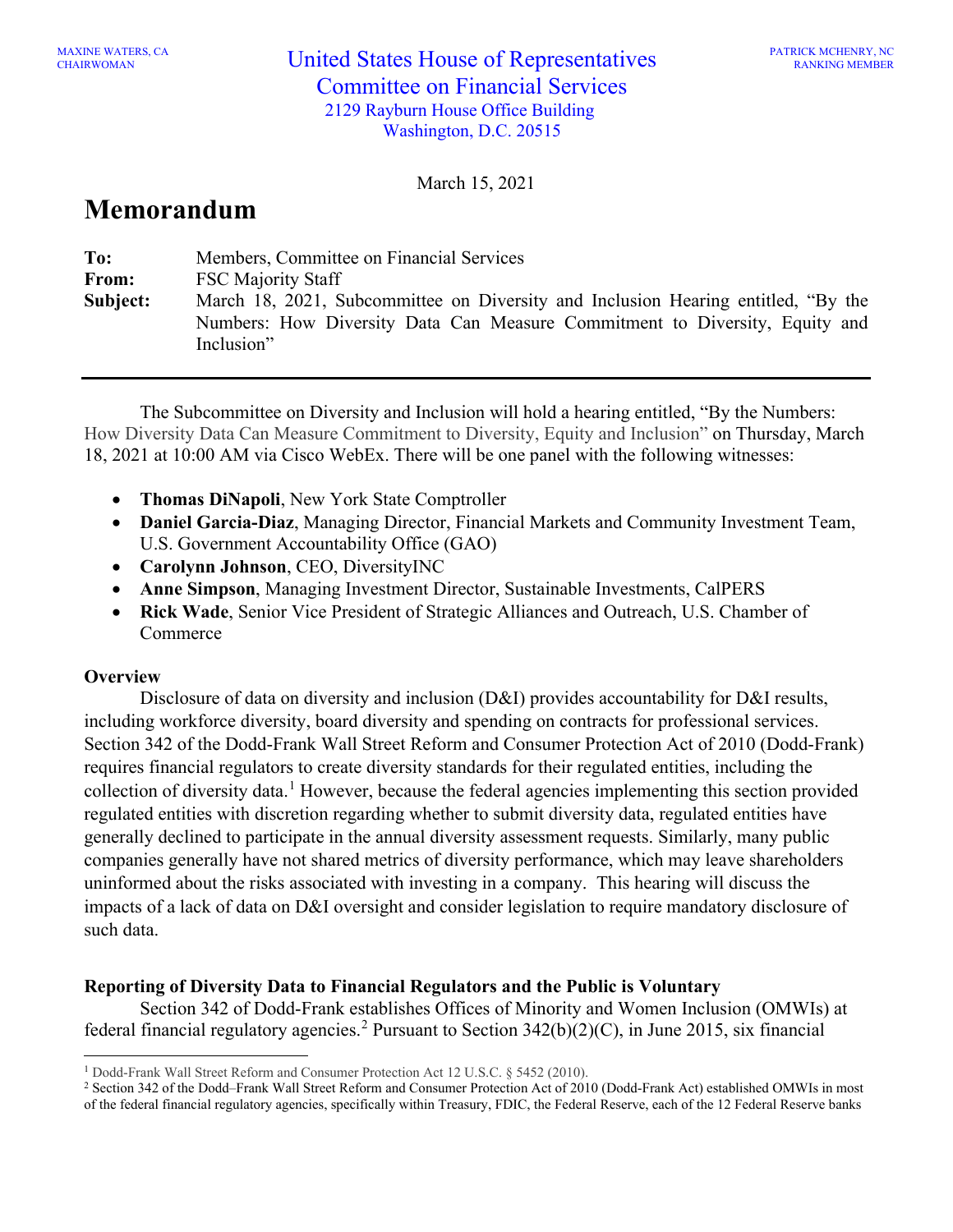regulatory agencies published the Joint Standards for Assessing the Diversity Policies and Practices of Entities Regulated by the Agencies, which focus on a regulated entity's D&I performance and data, including workforce and procurement spending, among other metrics. [3](#page-1-0) However, because of an amendment made before the passage of Dodd-Frank, financial regulators interpreted that the collection of diversity assessments from OMWI regulated entities, and any actions based off of those assessments, should be voluntary. As a result, regulated entities have generally declined to participate in the OMWIs' annual diversity assessment requests.<sup>[4](#page-1-1)</sup> As of October 2020, two agencies were only recently starting to request assessments or had reduced the frequency of their assessments.<sup>[5](#page-1-2)</sup>

Because of the limited response by financial services firms to OMWI requests for diversity assessments, Chairwoman Waters and Subcommittee on Diversity and Inclusion Chair Joyce Beatty sent letters to America's largest bank holding companies—those with \$50 billion in assets or greater— requesting their diversity data and polices.<sup>[6](#page-1-3)</sup> In February 2020, they subsequently released a report and convened a hearing which further emphasized the importance of diversity data in "measuring the success of D&I outcomes……and [that] without data, they will be unable to evaluate and effectively implement their D&I goals."[7](#page-1-4) The report also found that only 23 of the nation's 44 largest banks publicly disclose their diversity data. A June 2017 Fortune magazine article similarly concluded that only three percent of Fortune 500 companies publicly share their full diversity.<sup>[8](#page-1-5)</sup>

Although industry organizations have created opportunities for their member firms to share diversity data and benchmark their D&I results against others across the financial services industry, many of the specific results are not publicly released. For example, over the past 12 years, the Securities Industry and Financial Markets Association (SIFMA) has conducted a biannual survey where data is collected about their member firms' diversity data and their diversity, equity and inclusion initiatives.<sup>[9](#page-1-6)</sup> SIFMA uses a third-party to collect member data and participating firms sign a non-disclosure agreement that SIFMA will keep the data confidential. As noted in the 2020 bank diversity data report, SIFMA was still working on a plan to publicly disclose their survey results.<sup>[10](#page-1-7)</sup> DiversityINC similarly conducts an annual evaluation of corporate diversity management, which is voluntary, free, and open to companies with more than  $1,000$  employees.<sup>[11](#page-1-8)</sup> Companies that participate in the assessment are ranked

<span id="page-1-8"></span><sup>11</sup> Ibid.

<sup>(</sup>e.g. FRBNY), NCUA, OCC, SEC, CFPB and FHFA. Additionally, Section 1116 of the Housing and Economic Recovery Act of 2008 directed that FHFA's regulated entities establish an office for diversity and inclusion or its functional equivalent.

<span id="page-1-0"></span><sup>&</sup>lt;sup>3</sup> Office of the Comptroller of the Currency (OCC); Board of Governors of the Federal Reserve System (Federal Reserve); Federal Deposit Insurance Corporation (FDIC); National Credit Union Administration (NCUA); Bureau of Consumer Financial Protection (CFPB); and Securities and Exchange Commission (SEC). **"**Final Interagency Policy Statement Establishing Joint Standards for Assessing the Diversity Policies and Practices of Entities Regulated by the Agencies**,"** Federal Register (June 10, 2015)

[https://www.federalregister.gov/documents/2015/06/10/2015-14126/final-interagency-policy-statement-establishing-joint-standards-for](https://www.federalregister.gov/documents/2015/06/10/2015-14126/final-interagency-policy-statement-establishing-joint-standards-for-assessing-the-diversity-policies)[assessing-the-diversity-policies.](https://www.federalregister.gov/documents/2015/06/10/2015-14126/final-interagency-policy-statement-establishing-joint-standards-for-assessing-the-diversity-policies)<br><sup>4</sup> U.S. Congress. House Committee on Financial Services. Hearing on Holding Financial Regulators Accountable for Diversity and

<span id="page-1-1"></span>Inclusion: Perspectives from the Offices of Minority and Women Inclusion, Committee Memorandum. 116th Cong., 2nd sess., September 8, 2020[. https://financialservices.house.gov/calendar/eventsingle.aspx?EventID=406865.](https://financialservices.house.gov/calendar/eventsingle.aspx?EventID=406865)

<span id="page-1-2"></span><sup>5</sup> Ibid.

<span id="page-1-3"></span><sup>6</sup> House Committee on Financial Services, "Waters and Beatty Continue Push for Diversity Data from Big Banks," press release, June 6, 2019, https://financialservices.house.gov/news/documentsingle.aspx?DocumentID=403860.<br>7 Majority Staff of the House Financial Services Committee, "Diversity and Inclusion: Holding America's Large Banks Accountable."

<span id="page-1-4"></span>February 2020, [https://financialservices.house.gov/issues/diversity-and-inclusion-holding-america-s-large-banks](https://financialservices.house.gov/issues/diversity-and-inclusion-holding-america-s-large-banks-accountable.htm#endnote1)[accountable.htm#endnote1.](https://financialservices.house.gov/issues/diversity-and-inclusion-holding-america-s-large-banks-accountable.htm#endnote1)

<span id="page-1-5"></span><sup>8</sup> Grace Donnelly, "Only 3% Of Fortune 500 Companies Share Full Diversity Data," Fortune, June 7, 2017, [https://fortune.com/2017/06/07/fortune-500-diversity/.](https://fortune.com/2017/06/07/fortune-500-diversity/)

<span id="page-1-6"></span><sup>&</sup>lt;sup>9</sup> Majority Staff of the House Financial Services Committee, "Diversity and Inclusion: Holding America's Large Banks Accountable." February 2020, [https://financialservices.house.gov/issues/diversity-and-inclusion-holding-america-s-large-banks](https://financialservices.house.gov/issues/diversity-and-inclusion-holding-america-s-large-banks-accountable.htm#endnote1)[accountable.htm#endnote1.](https://financialservices.house.gov/issues/diversity-and-inclusion-holding-america-s-large-banks-accountable.htm#endnote1)

<span id="page-1-7"></span> $10$  Ibid.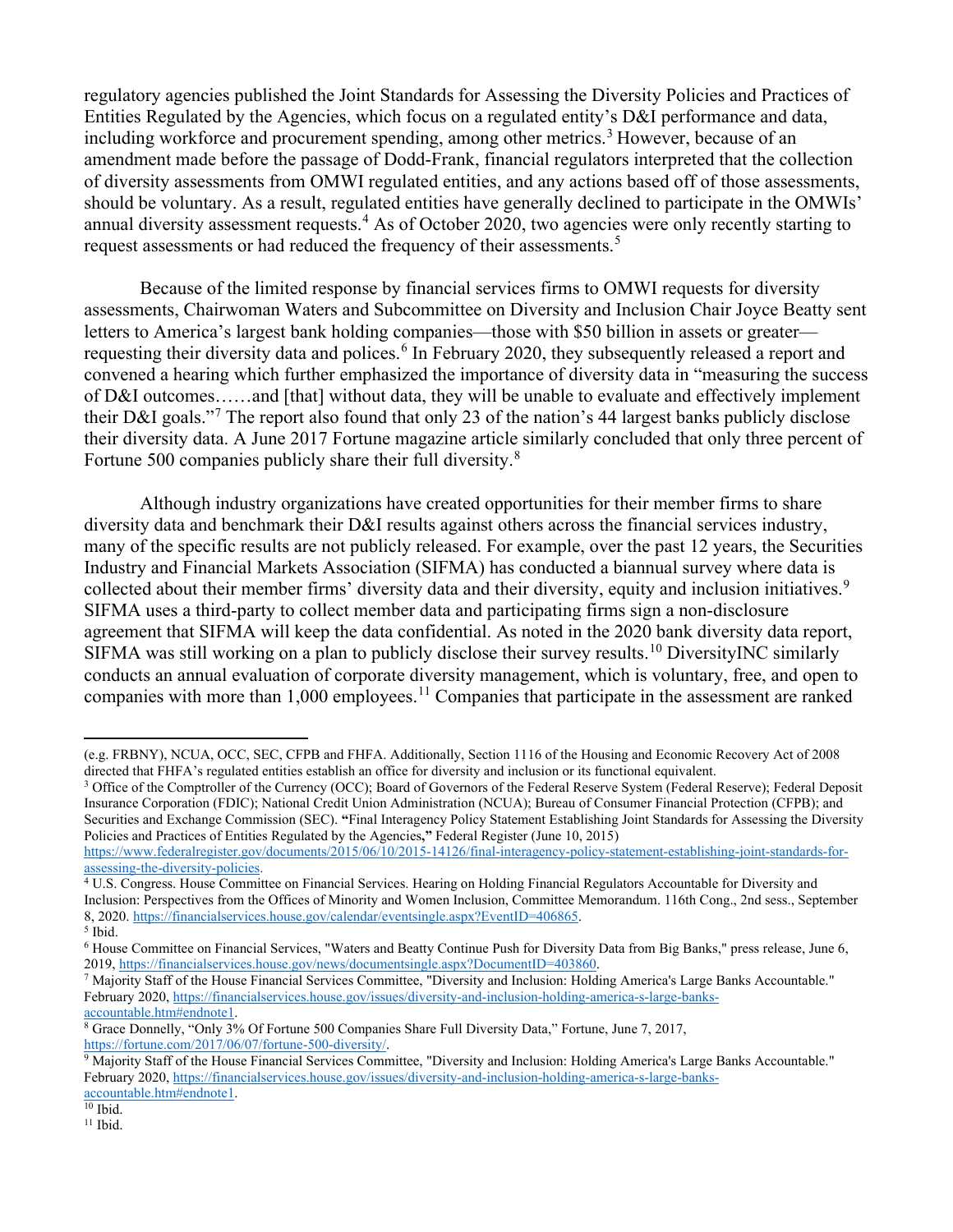overall on six D&I metrics, including: human capital, leadership accountability, talent programs, workplace practices, supplier diversity and philanthropy.<sup>[12](#page-2-0)</sup> If a company does not rank among the top 50, its name is not publicly identified as an assessment participant.<sup>[13](#page-2-1)</sup>

Federal financial agencies face similar challenges as private sector organizations in collecting and reporting diversity data, which could be used to inform and improve diversity strategies and results. In its 2015 report on Federal Home Loan Bank board diversity, GAO noted that since the banks started reporting on the diversity of their boards of directors, the overall share of diverse board directors increased.<sup>[14](#page-2-2)</sup> However, because directors voluntarily report their demographics, GAO found that 8 percent of board directors did not report their race or ethnicity in 2017.<sup>[15](#page-2-3)</sup> GAO also reported that the Federal Housing Finance Agency (FHFA)—the agency that oversees the Federal Home Loan Banks (FHLBs)—formed a Bank Presidents Conference Board Diversity Task Force to review board data and practices, and to develop recommendations to enhance board diversity. For example, the task force found that only some of the FHLBs reach out to trade organizations, industry groups, universities, and nonprofit organizations to identify diverse board candidates.<sup>[16](#page-2-4)</sup>

#### **Materiality of Diversity Data to Investors and the Public**

Diversity and inclusion has been linked to more material financial benefits for businesses and to increased shareholder value. In its 2018 report "Delivering through Diversity," McKinsey concluded that companies in the top-quartile for ethnic/cultural diversity on executive teams were 33% more likely to have industry-leading profitability.[17](#page-2-5) A 2020 review of gender equity concluded that "the appointment of a female CEO [led] to a 5.0% increase in the market value of Australian ASX-listed companies, worth the equivalent of AUD \$79.6 million (or USD \$53.3 million) on average."<sup>[18](#page-2-6)</sup> In a May 2019 Subcommittee on Diversity & Inclusion hearing on the business case for diversity, a witness testified that in reviewing one of their client's diversity data, a 5 percent increase of non-white team members led to an approximate 5 percent one-year growth in revenue.<sup>[19](#page-2-7)</sup>

To the extent that companies do not take advantage of the potential profitability associated with having a diverse and inclusive workforce and culture, they may be subjecting themselves to financial, reputational, and in some cases, litigation risk. A September 2020 Business Reporter article noted that, "Boards with only a token attempt at diversity and inclusion, who practice 'one and done', are unlikely to convince stakeholders that they are really making an effort. They may well damage the company's reputation, especially in the eyes of investors looking for exemplary corporate governance practice."<sup>[20](#page-2-8)</sup>

<span id="page-2-0"></span><sup>12</sup> Ibid.

<span id="page-2-1"></span><sup>13</sup> Ibid.

<span id="page-2-2"></span><sup>&</sup>lt;sup>14</sup> Government Accountability Office, "Federal Home Loan Banks: Steps Have Been Taken to Promote Board Diversity, but Challenges Remain", GAO-19-252 (February 2019) https://www.gao.gov/products/gao-19-252.

<span id="page-2-4"></span><span id="page-2-3"></span> $^{\rm 16}$  Ibid.

<span id="page-2-5"></span><sup>17</sup> Vivian Hunt, et. al. "Delivering through Diversity," McKinsey & Company (January 2018), https://www.mckinsey.com/businessfunctions/organization/our-insights/delivering-through-diversity.

<span id="page-2-6"></span><sup>&</sup>lt;sup>18</sup> Rebecca Cassells and Alan Duncan, "Gender Equity Insights 2020: Delivering the Business Outcomes," BCEC|WGEA Gender Equity Series, Issue 5, March 2020[, https://bcec.edu.au/assets/2020/06/BCEC-WGEA-Gender-Equity-Insights-2020-Delivering-the-Business-](https://bcec.edu.au/assets/2020/06/BCEC-WGEA-Gender-Equity-Insights-2020-Delivering-the-Business-Outcomes.pdf)[Outcomes.pdf.](https://bcec.edu.au/assets/2020/06/BCEC-WGEA-Gender-Equity-Insights-2020-Delivering-the-Business-Outcomes.pdf) 19 U.S. Congress. House Committee on Financial Services. Hearing on Good for the Bottom Line: A Review of the Business Case for

<span id="page-2-7"></span>Diversity and Inclusion, Testimony of Rick Guzzo. 116th Cong., 1st sess.,

<span id="page-2-8"></span><sup>2019,</sup> https://financialservices.house.gov/calendar/eventsingle.aspx?EventID=403648.<br><sup>20</sup> David Doughty, "Diversity and inclusion: what's the risk?" Business Reporter, September 18, 2020, [https://business](https://business-reporter.co.uk/fraud-prevention-and-risk-management/#slide5)[reporter.co.uk/fraud-prevention-and-risk-management/#slide5.](https://business-reporter.co.uk/fraud-prevention-and-risk-management/#slide5)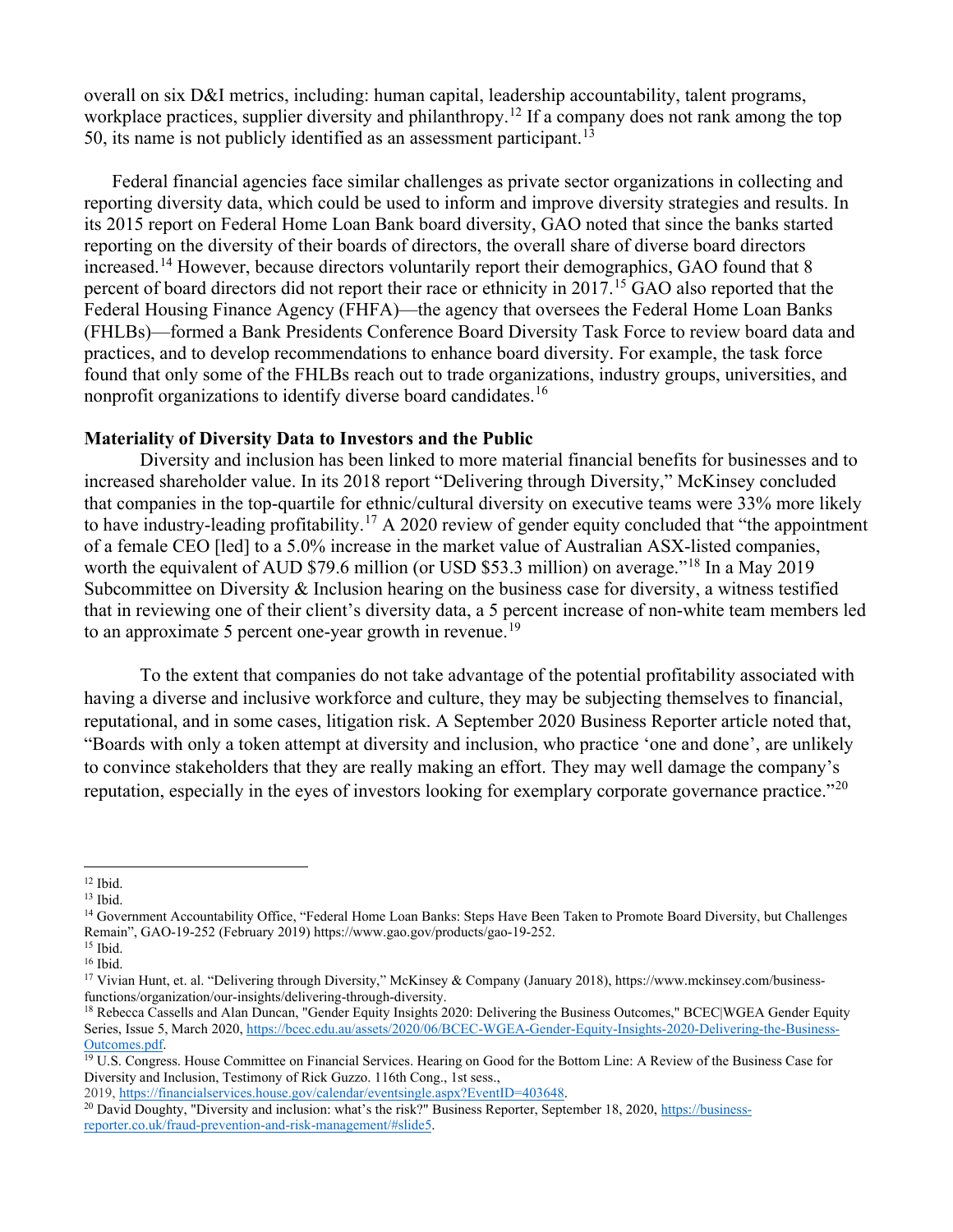A company that lacks diversity or does not make diversity, equity, and inclusion a priority may damage its reputation with potential employees, especially younger, more diverse candidates. In February 2021, the Washington Post reported that many younger job seekers—those born in the Millennial and Gen Z generations—see D&I as a workplace requirement and may choose not to work for companies that lack workforce diversity or that are not making commitments to address the issue of systemic racism.<sup>[21](#page-3-0)</sup> Glassdoor's 2020 D&I workplace survey noted that underrepresented racial and ethnic job seekers and employees—about 4 in 5 Black (80%), Hispanic (80%), and LGBTQ (79%)— reported that "a diverse workforce is an important factor when evaluating companies and job offers."<sup>[22](#page-3-1)</sup> According to McKinsey, both male and female employees are happier and plan to stay at their company for longer when they believe the company is "highly committed to gender diversity."[23](#page-3-2) Given the risk of future talent gaps, business risk professionals have advised that "diversity for investors is no longer simply just "nice to have, but a must have to manage the risks associated with their forecasted talent gap $.^{\cdot \cdot 24}$  $.^{\cdot \cdot 24}$  $.^{\cdot \cdot 24}$ 

Companies that are not inclusive may face greater litigation risk stemming from suits under state and federal anti-discrimination laws. For instance, in 2018, one risk management publication noted that, "If an employee feels his or her contributions are not as highly valued as those of the dominant demographic in the organization and is passed over for a promotion, the company could be sued for "disparate treatment," a form of employment discrimination."<sup>[25](#page-3-4)</sup> Regulation S-K requires the disclosure of certain legal proceedings, including some discrimination suits, so that investors have material information regarding the legal risks associated with a company's discriminatory practices.<sup>[26](#page-3-5)</sup>

Investors are often factoring D&I into their investment decisions and are expecting this information to be disclosed to them and to the public. One investment company noted that portfolio managers and analysts in their firm are using diversity statistics as a measure of their ability to contribute positive returns to their portfolio.<sup>[27](#page-3-6)</sup> A June 2019 Industry Week article also noted that "the disclosure of workplace equity data is increasing in its importance to investors and they are letting companies know that this information is material to investment decisions."[28](#page-3-7) Particularly in the aftermath of George Floyd's death and widespread protests sparking consciousness on systemic racism, investors are assessing the extent to which companies are making real commitments to racial equity.<sup>[29](#page-3-8)</sup> During a 2020 conference for the Council of Institutional Investors, Securities and Exchange Commission's (SEC) Acting Chair Lee remarked that "companies understand… that [diversity and

<span id="page-3-6"></span><sup>27</sup> Maggie Sullivan, "Why Diversity Should Matter to Investors," Ellevate, accessed Mar. 7, 2021, [https://www.ellevatenetwork.com/articles/9994-why-diversity-should-matter-to-invesommtors.](https://www.ellevatenetwork.com/articles/9994-why-diversity-should-matter-to-investors)

<span id="page-3-0"></span> $21$  Jennifer Miller, "For younger job seekers, diversity and inclusion in the workplace aren't a preference. They're a requirement," Washington Post, Feb. 18, 2021, [https://www.washingtonpost.com/business/2021/02/18/millennial-genz-workplace-diversity-equity-](https://www.washingtonpost.com/business/2021/02/18/millennial-genz-workplace-diversity-equity-inclusion/)

<span id="page-3-1"></span>inclusion/.<br><sup>22</sup> Glassdoor Team, "Glassdoor's Diversity and Inclusion Workplace Survey," Glassdoor, September 30, 2020, https://www.glassdoor.com/blog/glassdoors-diversity-and-inclusion-workplace-survey/.

<span id="page-3-2"></span><sup>&</sup>lt;sup>23</sup> Sarah Coury et. al, "Women in the Workplace 2020," McKinsey & Company, September 30, 2020, https://www.mckinsey.com/featured-<br>insights/diversity-and-inclusion/women-in-the-workplace.

<span id="page-3-3"></span><sup>&</sup>lt;sup>24</sup> Sonya Sepahban, "Lack of Diversity is Risky Business according to Business Risk Professionals," OurOffice, September 10, 2019, [https://www.ouroffice.io/2019/09/10/lack-of-diversity-is-risky-business-according-to-business-risk-professionals/.](https://www.ouroffice.io/2019/09/10/lack-of-diversity-is-risky-business-according-to-business-risk-professionals/)

<span id="page-3-4"></span><sup>&</sup>lt;sup>25</sup> Russ Banham, "The Benefits of Diversity & Inclusion Initiatives," Risk Management Magazine, June 1, 2018, http://www.rmmagazine.com/2018/06/01/the-benefits-of-diversity-inclusion-initiatives/.

<span id="page-3-5"></span><sup>&</sup>lt;sup>26</sup>Securities and Exchange Commission. "SEC Adopts Rule Amendments to Modernize Disclosures of Business, Legal Proceedings, and Risk Factors Under Regulation S-K," press release, Aug. 26, 2020, https://www.sec.gov/news/p

<span id="page-3-7"></span><sup>&</sup>lt;sup>28</sup> Industry Week Staff, ["Investors Representing \\$1.61 Trillion in Assets Tell Companies to Disclose Workplace Equity Data,](https://www.industryweek.com/talent/article/22027773/investors-representing-161-trillion-in-assets-tell-companies-to-disclose-workplace-equity-data)" Industry Week, June 19, 2019.

<span id="page-3-8"></span><sup>29</sup> Alan Fleischmann, "Turning 'ESG' into 'ESGD': How investors can support diversity with their dollars," Fortune, June 11, 2020, [https://fortune.com/2020/06/11/diversity-inclusion-investing-esg-esgd/.](https://fortune.com/2020/06/11/diversity-inclusion-investing-esg-esgd/)